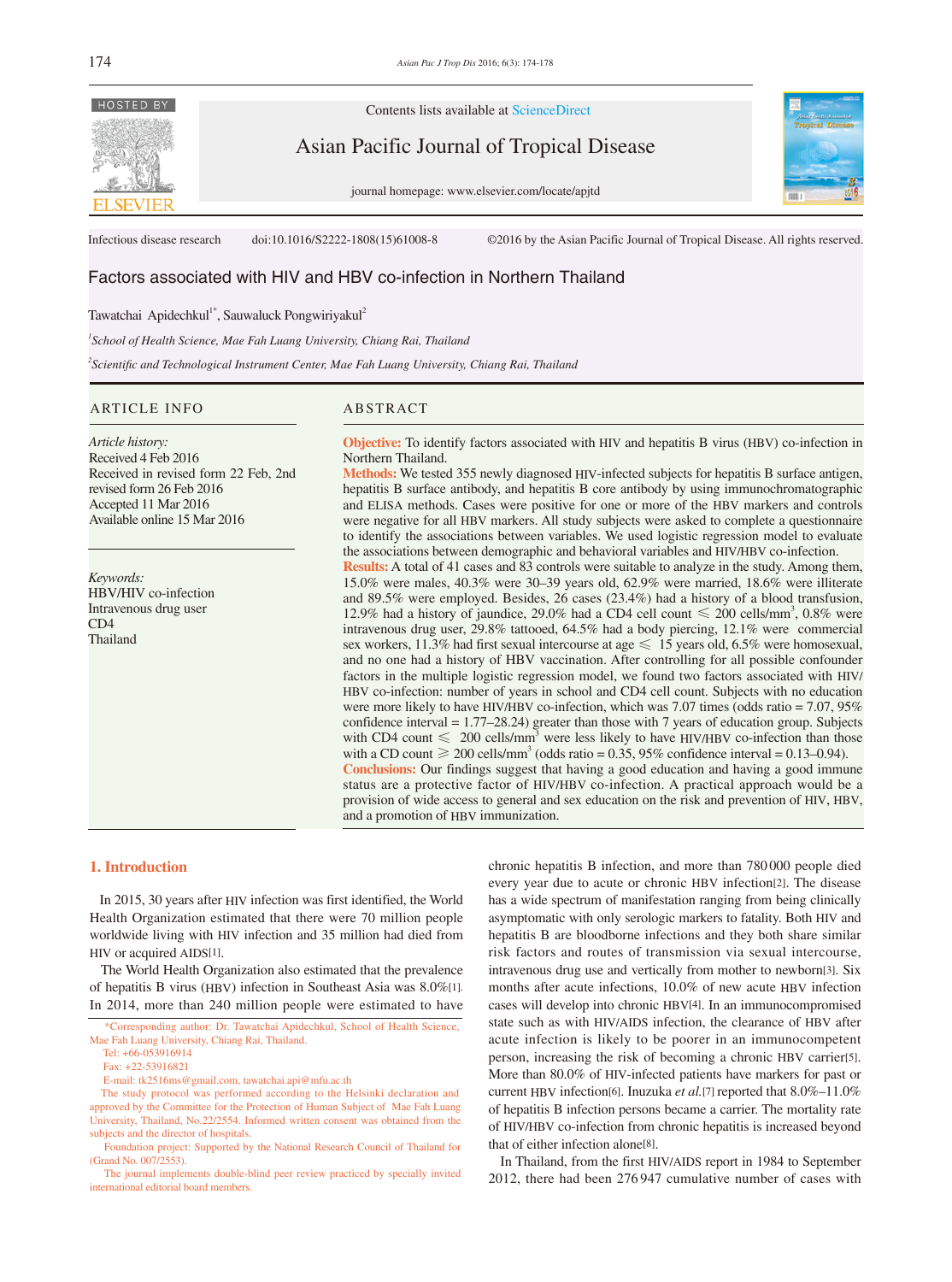sexual intercourse being the major route of transmission[9]. Chiang Rai Province in Northern Thailand has the highest HIV/AIDS prevalence of HIV infection[10]. The total number of HIV/AIDS patients from 1988 to October 2012 reported from Chiang Rai Provincial Public Health Office was 34352 with 15402 deaths[11].

 Otto-Knappa *et al.*[8] reported HIV infection accelerates the progression of hepatitis C virus and HBV liver disease by increasing HBV loads and shorting the time of the onset of cirrhosis. Chronic hepatitis is an important cause of hospitalization and mortality among HIV-infected patients receiving highly active antiretroviral therapy (HAART) in developed countries[12]. With the use of HAART, liver disease has emerged as a major cause of death among HIVinfected persons[13,14].

 This study investigated the factors associated with HIV/HBV coinfection in Northern Thailand which is an endemic area for both infections.

#### **2. Materials and methods**

## *2.1. Study design*

 We conducted a case-control study design among a hospitalbased population who were recently diagnosed with HIV. Cases were patients with HIV/HBV co-infection and HBV infection was confirmed by having one or more positive tests for HBV serology. Controls were those with all negative tests for HBV. Statistical comparisons were made between cases and controls to identify factors associated with HIV/HBV co-infection.

## *2.2. Study sites and study samples*

 We randomly selected 9 out of 18 hospitals in the Chiang Rai Province. The sites were in districts of Mae Chan, Mae Sai, Chiang Saen, Khun Tan, Phaya Meng Rai, Theong, Mae Suai, Mae Lao and Phan.

 The study samples were patients who were first diagnosed with HIV positive during 2010–2012 aged over 18. They had lived in Chiang Rai Province for at least 2 years before the commencement of the study, and had visited at least once in the selected antiretroviral (ARV) clinics.

#### *2.3. Sample size estimation*

 The sample size was calculated by using an alpha at 5.0% and 80.0% for the power of the test. The calculation yielded a figure of 120 cases plus 10.0% to account for loss to follow up resulting in a final count of 132 cases and 132 controls. All participants knew they were HIVpositive, and gave informed consent prior to participating in the study. Both cases and controls were selected from the lists of HIV patients from the target hospitals by purposive selecting technique. Only those who had met criteria were recruited into the study.

## *2.4. Research instruments*

 All participants were asked to fill out a structured questionnaire asking about socio-demographic characteristics, medical history, risk behaviors and sexual behaviors.

 Socio-demographics were age, gender, marital status, religion, area of residence, number of family members, education level, occupation, monthly income, and debt. Medical history asked about history of blood transfusion, hemodialysis, jaundice, HBV vaccination, use of ARV drugs, recent CD4 cell count, length of HIV infection and presence of any comorbidities. Subjects were asked about living with HBV-infected member in the same family, sharing personal objects with family members, history of intra drug use, history of drug abuse throwing[through?] inhalation or orally, tattooing, piercing, alcohol use, and smoking. Subjects were also asked about ages at first sexual intercourse, sexual orientation, history of sexual transmitted diseases, history of commercial sex work, number of sexual partners, history of oral and anal sex of the use of condoms.

 The validity of questionnaire was validated by three external experts before used. It was adjusted if the score was less than 0.5 in the Item Objective Congruence Index method. The reliability of the questionnaire was tested among 15 patients with test-retest reliability method before use in the field with a Cronbach's alpha of 0.81.

### *2.5. Laboratory methods*

 Five milliliters of venous blood was obtained from each subject and the hepatitis B surface antigen (HBsAg), hepatitis B surface antibody (Anti-HBs), and hepatitis B core antibody (Anti-HBc) were examined (Figure 1). HBsAg was detected by immunochromatography Determine® or AleraTM with 99.9% specificity and 95.2% sensitivity; anti-HBs by NanoSign Anti-HBs immunochromatography with greater than 99.0% specificity and sensitivity; Enzyme immunoassay MonolisaTM Anti-HBc Plus was used for anti-HBc detection with greater than 99.8% specificity and 100.0% sensitivity.



**Figure 1.** Selection of cases and controls.

#### *2.6. Statistical analysis*

 Data were double-entered and validated by using Microsoft Excel. Data analysis was carried out by using SPSS version 11.5, 2006 (SPSS, Chicago, IL) and Epi-Info version 6.04d (US Centers for Disease Control and Prevention, Atlanta, GA).

 Descriptive statistics (means, standard deviations, frequencies, and percentages) were used to describe the general characteristics of the participants.

 Univariate analysis was then used to identify factors associated with HIV/HBV co-infection at  $\alpha = 0.10$ . All significant variables were included in the model for multivariate analysis.

 Multiple logistic regression analysis was conducted to identify factors associated with HIV/HBV co-infection by controlling all possible confounding factors. Variables that remained associated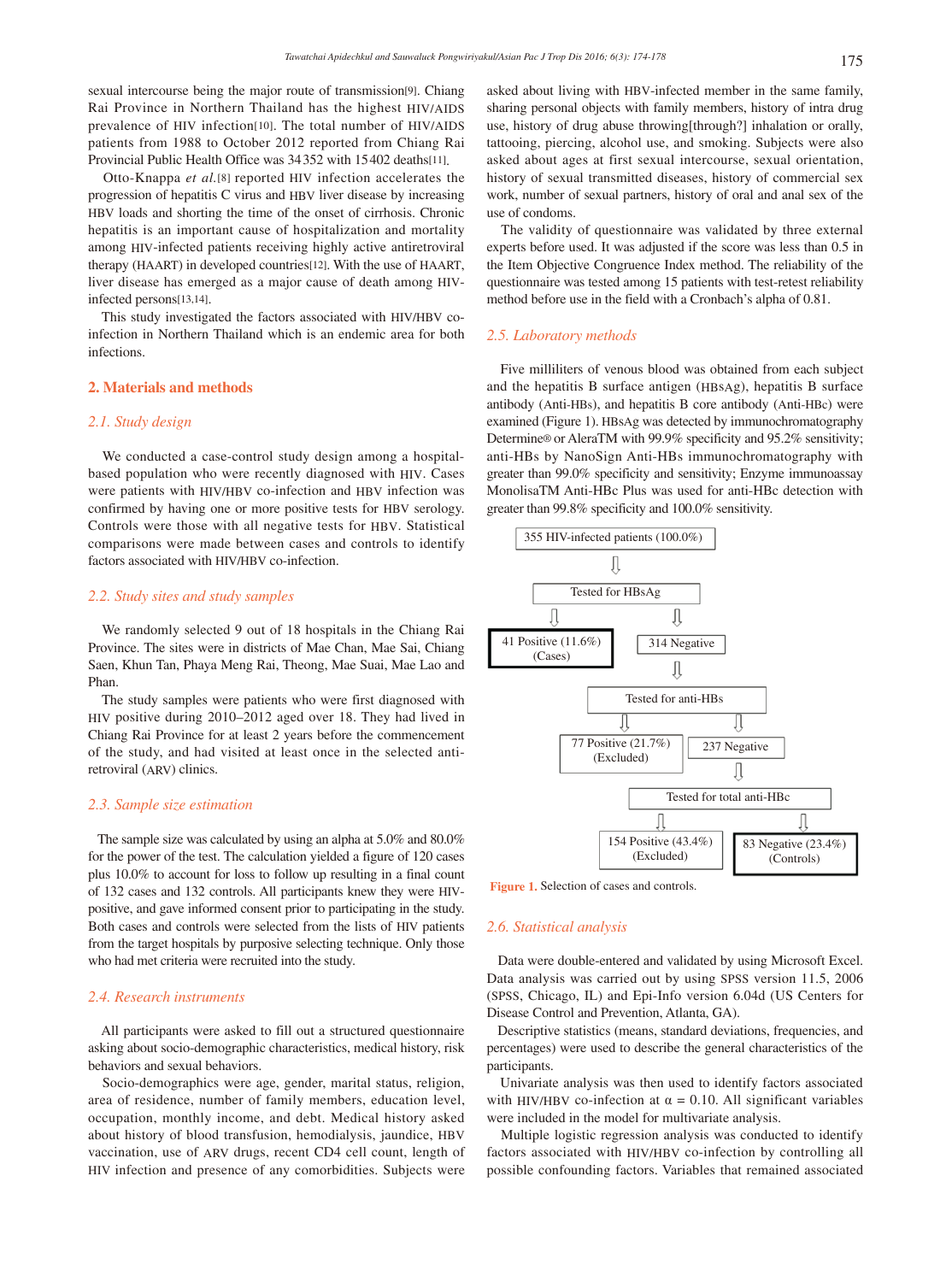**Table 1** (*continued*)

with HIV/HBV co-infection at  $\alpha = 0.05$  in the statistical model were considered significantly associated with HIV/HBV co-infection.

## *2.7. Ethical considerations*

 This study was approved by the Ethics in Human Research Committee of Mae Fah Luang University (No. 22/2554). Permission of performing the study was also obtained from the Provincial Chief of Public Health Office for Chiang Rai.

## **3. Results**

 A total of 355 cases of HIV-infected patients were recruited into the study. Among them, 41 (11.6%) were positive for the HBsAg and assigned as cases group, while 314 with negative HBsAg were tested for anti-HBs of whom 77 (21.7%) were positive and were excluded from the study. The remaining 237 were retested for total anti-HBc and excluded if they were positive. Finally, 83 (23.4%) were negative for all HBV markers and assigned as control group.

 Among the total of 124 cases, 62 cases (50.0%) were males, 40.3% were aged from 30 to 39 years old, 62.9% were married, 95.9% were Buddhism, 76.7% had a family member  $\leq 4$  persons, 18.6% were illiterate, and 89.5% were employed.

 The statistical significant differences of general characteristics between those who were included and those who were excluded were in their marital status ( $P = 0.031$ ) and occupation ( $P = 0.001$ ).

 It was found in the simple logistic regression model with a significant level of α at 0.10 that three factors had shown a statistical significant association with HIV/HBV co-infection. They were years in school, CD4 cell count and the length of HIV infection. Among those who had no education, the risk of co-infection was  $5.89$  times [odds ratio (OR) = 5.85, 90% confidence interval  $(CI) = 2.12-16.14$ ] higher than those who had 7 years of education. CD4  $\leq 200$  cells/mm<sup>3</sup> (OR = 0.35, 90% *CI* = 0.16–0.77) appeared to have a lower risk of co-infection while the length of HIV infection ≤ 3 years (OR = 2.44, 90% *CI* = 1.19–5.04) group showed a higher risk than controls (Table 1).

## **Table 1**

Univariate analysis of factors associated with HIV/HBV co-infection.

| Factors                           | Case             |       | Control          |       | <b>OR</b> | 90% CI                       |
|-----------------------------------|------------------|-------|------------------|-------|-----------|------------------------------|
|                                   | $\boldsymbol{n}$ | $\%$  | $\boldsymbol{n}$ | $\%$  |           |                              |
| Total                             | 41               | 100.0 | 83               | 100.0 |           |                              |
| <b>Sex</b>                        |                  |       |                  |       |           |                              |
| Male                              | 21               | 51.2  | 41               | 49.4  | 1.08      | $0.57 - 2.02$                |
| Female                            | 20               | 48.8  | 42               | 50.6  | 1.00      |                              |
| Age (years)                       |                  |       |                  |       |           |                              |
| $\leq 29$                         | 3                | 7.3   | 8                | 9.6   | 1.00      |                              |
| $30 - 39$                         | 16               | 39.0  | 34               | 41.9  | 1.26      | $0.37 - 4.25$                |
| $40 - 49$                         | 12               | 29.3  | 31               | 37.4  | 1.03      | $0.30 - 3.59$                |
| $\geqslant$ 50                    | 10               | 24.4  | 10               | 12.1  | 2.67      | $0.70 - 10.13$               |
| Marital status                    |                  |       |                  |       |           |                              |
| Married                           | 29               | 70.7  | 49               | 59.01 | 1.97      | $0.63 - 6.23$                |
| Divorced/widowed                  | 9                | 21.9  | 24               | 28.91 | 1.25      | $0.36 - 4.40$                |
| Single                            | 3                | 7.4   | 10               | 12.05 | 1.00      |                              |
| Religion                          |                  |       |                  |       |           |                              |
| Christian                         | $\overline{2}$   | 4.9   | 3                | 3.6   | 1.37      | $0.29 - 6.35$                |
| <b>Buddhism</b>                   | 39               | 95.1  | 80               | 96.4  | 1.00      |                              |
| Number of family member (persons) |                  |       |                  |       |           |                              |
| $\leq 4$                          | 31               | 75.6  | 64               | 77.1  | 1.00      |                              |
| $\geqslant$ 5                     | 10               | 24.4  | 19               | 22.9  | 1.09      | $0.52 - 2.27$                |
| Years in school                   |                  |       |                  |       |           |                              |
| No education                      | 13               | 31.7  | 10               | 12.1  | 5.85      | $2.12 - 16.14$ <sup>*</sup>  |
| $\leq 6$                          | 22               | 53.7  | 46               | 55.4  | 2.15      | $0.91 - 5.07$                |
| $\geq 7$                          | 6                | 14.6  | 27               | 32.5  | 1.00      |                              |
|                                   |                  |       |                  |       |           | continued in the left column |

| <b>Table 1</b> ( <i>continued</i> )<br>Factors      | Case             |              | Control          |              | OR           | 90% CI                     |
|-----------------------------------------------------|------------------|--------------|------------------|--------------|--------------|----------------------------|
|                                                     | $\boldsymbol{n}$ | $\%$         | $\boldsymbol{n}$ | $\%$         |              |                            |
| Occupation                                          |                  |              |                  |              |              |                            |
| Unemployed                                          | 5                | 12.2         | 8                | 9.6          | 1.30         | $0.48 - 3.52$              |
| Employed                                            | 36               | 87.8         | 75               | 90.4         | 1.00         |                            |
| History of blood transfusion                        |                  |              |                  |              |              |                            |
| Yes                                                 | 11               | 26.8         | 18               | 21.7         | 1.32         | $0.64 - 2.74$              |
| N <sub>o</sub><br>History of jaundice               | 30               | 73.2         | 65               | 78.3         | 1.00         |                            |
| Yes                                                 | 6                | 14.6         | 10               | 12.1         | 1.25         | $0.50 - 3.12$              |
| N <sub>o</sub>                                      | 35               | 85.4         | 73               | 87.9         | 1.00         |                            |
| ARV drug                                            |                  |              |                  |              |              |                            |
| Yes                                                 | 37               | 90.2         | 79               | 95.2         | 1.00         |                            |
| N <sub>o</sub>                                      | $\overline{4}$   | 9.8          | $\overline{4}$   | 4.8          | 2.14         | $0.64 - 7.15$              |
| Comorbidity                                         |                  |              |                  |              |              |                            |
| Yes                                                 | 11               | 26.8         | 19               | 22.9         | 1.24         | $0.60 - 2.54$              |
| N <sub>o</sub>                                      | 30               | 73.2         | 64               | 77.1         | 1.00         |                            |
| CD4 cell count (cells/mm <sup>3</sup> )             |                  |              |                  |              |              |                            |
| $\leqslant$ 200                                     | 7                | 18.9         | 29               | 40.3         | 0.35         | $0.16 - 0.77$              |
| $\geqslant 201$                                     | 30               | 81.1         | 43               | 59.7         | 1.00         |                            |
| Length of HIV infection (years)<br>$\leq$ 3         | 32               | 78.1         |                  | 59.3         | 2.44         | $1.19 - 5.04$ <sup>*</sup> |
| > 3                                                 | 9                | 21.9         | 48<br>33         | 40.7         | 1.00         |                            |
| Living with HBV-infected patient in family          |                  |              |                  |              |              |                            |
| Yes                                                 | 3                | 7.3          | 3                | 3.6          | 2.11         | $0.53 - 8.38$              |
| N <sub>o</sub>                                      | 38               | 92.7         | 80               | 96.4         | 1.00         |                            |
| Sharing personal objects in family                  |                  |              |                  |              |              |                            |
| Yes                                                 | 5                | 12.2         | 11               | 13.3         | 0.91         | $0.35 - 2.35$              |
| N <sub>o</sub>                                      | 36               | 87.8         | 72               | 86.7         | 1.00         |                            |
| History of tattooing                                |                  |              |                  |              |              |                            |
| Yes                                                 | 11               | 26.8         | 26               | 31.3         | 0.80         | $0.40 - 1.61$              |
| N <sub>o</sub>                                      | 30               | 73.2         | 57               | 68.7         | 1.00         |                            |
| History of piercing                                 |                  |              |                  |              |              |                            |
| Yes                                                 | 28               | 68.3         | 52               | 62.7         | 1.28         | $0.66 - 2.50$              |
| N <sub>o</sub>                                      | 13               | 31.7         | 31               | 37.3         | 1.00         |                            |
| Alcohol drinking (before knowing HIV status)<br>Yes | 35               | 85.4         | 68               | 81.9         | 1.29         | $0.54 - 3.06$              |
| N <sub>o</sub>                                      | 6                | 14.6         | 15               | 18.1         | 1.00         |                            |
| Smoking (before knowing HIV status)                 |                  |              |                  |              |              |                            |
| Yes                                                 | 20               | 48.8         | 34               | 41.9         | 1.37         | $0.73 - 2.58$              |
| No                                                  | 21               | 51.2         | 49               | 59.1         | 1.00         |                            |
| History of being commercial sex worker              |                  |              |                  |              |              |                            |
| Yes                                                 | 6                | 14.6         | 9                | 10.8         | 1.41         | $0.56 - 3.57$              |
| No                                                  | 35               | 85.4         | 74               | 89.2         | 1.00         |                            |
| Age at first sexual intercourse (years)             |                  |              |                  |              |              |                            |
| $\leq 15$                                           | 7                | 17.5         | 7                | 8.4          | 1.00         |                            |
| >15                                                 | 33               | 82.5         | 76               | 91.6         | 0.43         | $0.17 - 1.12$              |
| <b>History of STDs</b>                              |                  |              |                  |              |              |                            |
| Yes<br>No                                           | 27<br>14         | 65.9<br>34.1 | 58<br>25         | 69.9<br>30.1 | 0.83<br>1.00 | $0.43 - 1.62$              |
| History of being homosexual                         |                  |              |                  |              |              |                            |
| Yes                                                 | $\overline{4}$   | 9.8          | $\overline{4}$   | 4.8          | 2.14         | $0.64 - 7.15$              |
| N <sub>o</sub>                                      | 37               | 90.2         | 79               | 95.2         | 1.00         |                            |
| Oral sex                                            |                  |              |                  |              |              |                            |
| Yes                                                 | 7                | 17.1         | 18               | 21.7         | 0.74         | $0.33 - 1.67$              |
| No                                                  | 34               | 82.9         | 65               | 78.3         | 1.00         |                            |
| Anal sex                                            |                  |              |                  |              |              |                            |
| Yes                                                 | 3                | 7.3          | 3                | 3.6          | 2.11         | $0.53 - 8.38$              |
| No                                                  | 38               | 92.7         | 80               | 96.4         | 1.00         |                            |
| Number of partners                                  |                  |              |                  |              |              |                            |
| 1                                                   | 5                | 12.2         | 10               | 12.1         | 1.00         |                            |
| $2 - 9$                                             | 19               | 46.3         | 43               | 51.8         | 0.88         | $0.32 - 2.42$              |
| $\geq 10$                                           | 17               | 41.4         | 30               | 36.1         | 1.13         | $0.41 - 3.18$              |

": Significant level at  $\alpha = 0.10$ .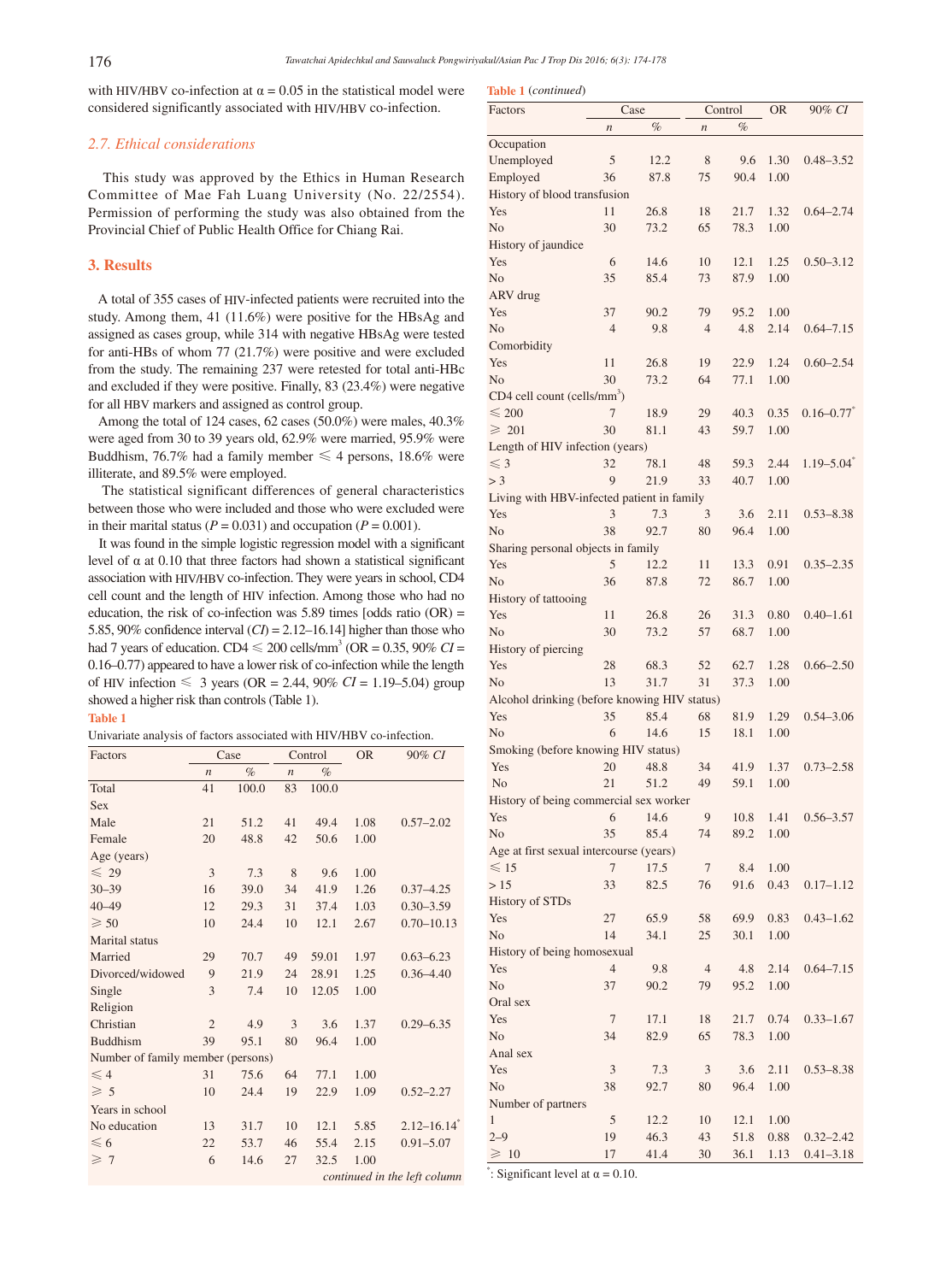Using multiple logistic analysis model at a significant  $\alpha$  level of 0.05, after controlling for all possible confounding factors, we found that two variables had statistically significant association with HIV/ HBV co-infection. People who had no education were at 7 times greater association of HIV/HBV co-infection (95% *CI,* 1.77–28.24) than those having seven or more years in school. Subjects who had CD4 cell count of  $\leq 200$  cells/mm<sup>3</sup> had a lower risk of HIV/HBV coinfection as compared to those with  $\geq 201$  cells/mm<sup>3</sup> (OR = 0.35, 95% *CI* = 0.13–0.94) (Table 2).

#### **Table 2**

Multivariate analysis of factors association with HIV/HBV co-infection.

| Factors                                   | <b>OR</b> | 95% CI                      |
|-------------------------------------------|-----------|-----------------------------|
| Years in school                           |           |                             |
| No education                              | 7.07      | $1.77 - 28.24$ <sup>*</sup> |
| $1 - 6$                                   | 2.21      | $0.72 - 6.76$               |
| $\geq 7$                                  | 1.00      |                             |
| $CD4$ cell count (cells/cm <sup>3</sup> ) |           |                             |
| $\leq 200$                                | 0.35      | $0.13 - 0.94$ <sup>*</sup>  |
| $\geqslant$ 201                           | 1.00      |                             |

": Significant level at  $\alpha = 0.05$ .

#### **4. Discussion**

 In total, 355 HIV-infected patients participated in this study; 41 of HIV/HBV co-infection were cases and 83 non-HBV infected were controls. In the final statistical model, it was found that education and CD4 level had statistically significant associations with HIV/ HBV co-infection.

 In the analysis of some variables, they were found to be statistically significant in univariate but not in multiple logistic regression. This may be due to our limitation of the power of the test since some categories had very few cases particularly in the control group. Also, we set the alpha levels differently at 0.10 for univariate and 0.05 for multivariate analysis.

 Another confounding factor may be due to the high HBV prevalence in most Asian countries[15]. Thailand started to routinely immunize infants against HBV in 1992[16]. However, all of our subjects had not had hepatitis B vaccination.

 More than half of the subjects in our study were males. However, Kouassi-M'Bengue *et al.*[6] presented that female was the main group of HIV/HBV co-infection. Miailhes *et al.*[17] and Balewa *et al.*[18] reported that the absence of HBsAg (but not HBe) markers was related to age, number of partners, length of HBV therapy, in co-infection. In some instances, HBsAg re-appeared after the withdrawal of anti-HBV treatment. In this study, no subject was on anti-HBV treatment. Firnhaber *et al.*[19] reported that 5.4% of HBV DNA was detectable where surface antigen was negative. However, the phenomenon was not statistically significant.

 Audsley *et al.*[20] found that the frequency of HIV mutation differed between the HBV co-infected and mono-infected of the same genotype and co-infection has a significant impact on the natural progression of the HBV-related liver diseases. Our studies did not study the mutation nor identify the liver diseases.

 This study found HIV-infected patients with a CD4 cell count of 201 cells/mm<sup>3</sup> had a greater association with HIV/HBV coinfection with a statistical significance while compared to those who had  $CD4 \leq 200$  cells/mm<sup>3</sup>. This might be due to those subjects who had a CD4  $\leq$  200 cells/mm<sup>3</sup> had to meet more often with health personnel and getting more opportunity to be suggested for living in a healthy behaviors. Therefore, it made less the opportunity to get infection of HBV. Moreover, it could be the impact of losing amount of CD4 after getting HIV infection. Therefore, HBV infections in later may not completely produce individual immune response. However, the mean of CD4 cell count in cases was higher than in controls (308.70 cells/mm<sup>3</sup> *vs.*) 255.97 cells/mm<sup>3</sup>), which was not statistically significant. This finding did not correspond to the study by Sungkanuparph *et al.*[21] in Thailand, where they found the median serum CD4 cell count of HIV/HBV co-infection groups was lower than the nonco-infected (HIV-infected only) group, but the difference was not statistically significant. A study of HIV/HBV co-infected patients in India found that HBV genotypes A, C, and D were related to CD4 cell count of less than 200 cells/mm<sup>3</sup>. However, Hoffmann gave a strong conclusion that the consequences of co-infection included increased liver-related morbidity and mortality increased HBV replication, and immune reconstitution of HBV[15]. In the setting of HAART with its hepatotoxicity from ARV drugs, the issue of understanding the role of HBV co-infection is especially important in the region where antiretroviral program is expanding which includes Northern Thailand. Moreover, lacking of HAART among the HIV/AIDS patients could introduce for loss of anti-HBsAg since the CD4 which has a major role for immune response had been loosen from HIV infection[22-26]. This could be a confounding factor in our study.

 In this study, participants who had no education were at a significantly greater association with HIV/HBV co-infection. Mehmet *et al.*[27] found that education level had a statistically significant effect on HBV seropositivity in urban areas. They suggested that the use of health facilities increased with the education level. In addition, a study by Stover *et al.*[28] found that a lower level of education (less than high school) was associated with HBV infection in both HIVinfected and HIV-uninfected but high-risk women.

 Provision essential knowledge of HIV and HBV and their risk factors for those susceptible populations in Thailand is needed in Thailand. Encouraging Thai people to access educational system is important to reduce the new case of HIV/HBV co-infection. However, in the point of lower CD4 presented as a preventive factor of HIV/HBV co-infection, we suggest to investigate more about this association by using a stronger study design.

## **Conflict of interest statement**

We declare that we have no conflict of interest.

#### **Acknowledgments**

 The authors are grateful to the National Research Council of Thailand for the supporting grant (No. 007/2553). The authors would like to thank the participants for their participation and also thank the all staff of the 9 ARV clinics for their cooperation.